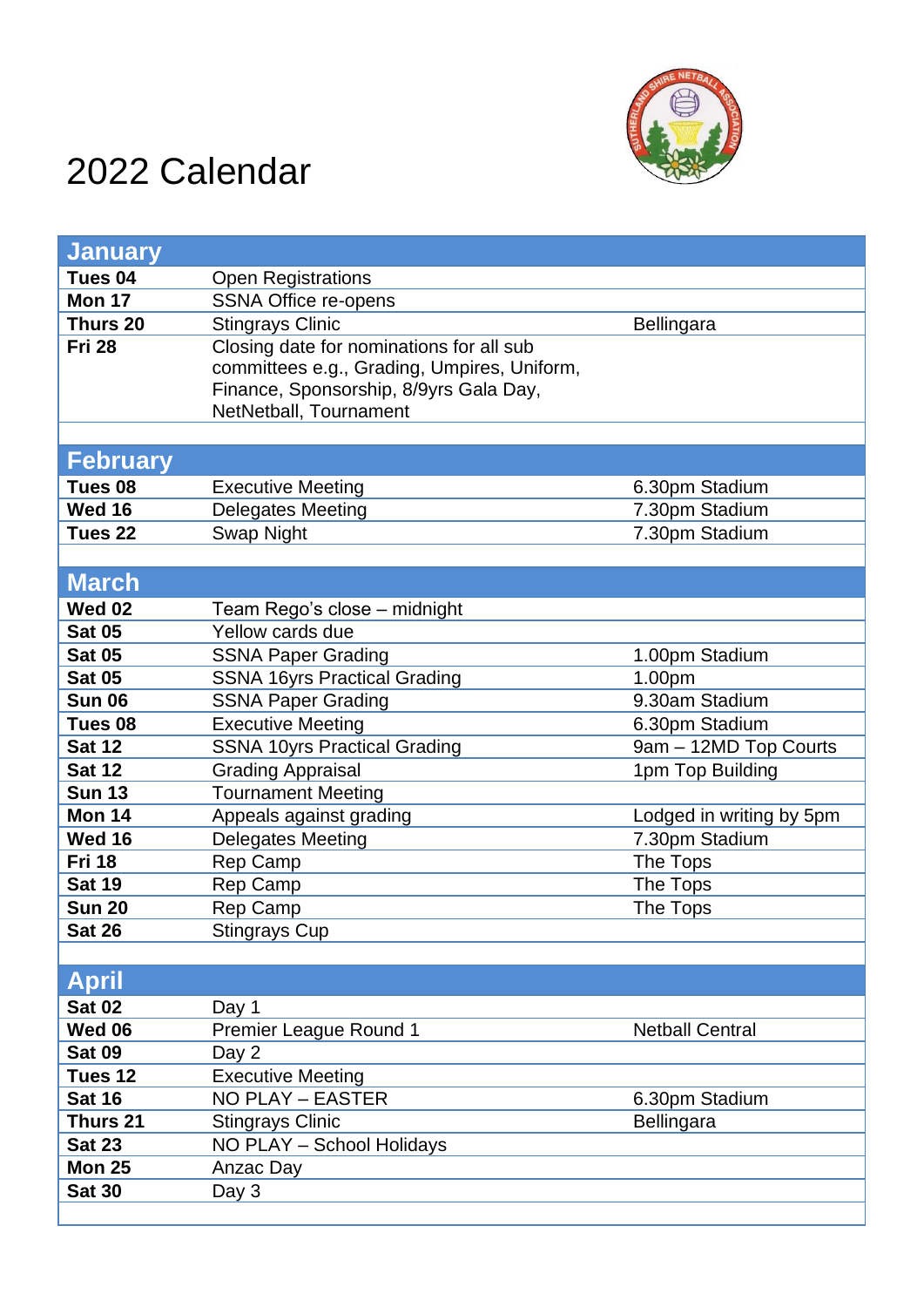| <b>May</b>    |                                                               |                        |
|---------------|---------------------------------------------------------------|------------------------|
|               |                                                               |                        |
| <b>Sat 07</b> | Day 4                                                         |                        |
| <b>Sat 07</b> | <b>NetNetball Round Robin commences</b>                       | <b>Seymour Shaw</b>    |
| Tues 10       | <b>Executive Meeting</b>                                      | 6.30pm Stadium         |
| <b>Sat 14</b> | Day 5                                                         |                        |
| <b>Wed 18</b> | <b>Delegates Meeting</b>                                      | 7.30pm Stadium         |
| <b>Sat 21</b> | Day 6                                                         |                        |
| <b>Sat 28</b> | Day 7                                                         |                        |
|               |                                                               |                        |
| <b>June</b>   |                                                               |                        |
| <b>Sat 04</b> | Day 8                                                         |                        |
| <b>Sat 11</b> | Senior State Titles - NO PLAY                                 | Campbelltown           |
| <b>Sun 12</b> | <b>Senior State Titles</b>                                    | Campbelltown           |
| <b>Mon 13</b> | <b>Senior State Titles</b>                                    | Campbelltown           |
| Tues 14       | <b>Executive Meeting</b>                                      | 6.30pm Stadium         |
| <b>Sat 18</b> | Day 9                                                         |                        |
| <b>Sat 25</b> | Day 10                                                        |                        |
| <b>Sat 25</b> | Closing date for nominations for Marj Groves                  |                        |
|               | Service Award, Club Coaching & Club Umpiring                  |                        |
|               | Awards                                                        |                        |
| <b>Sat 25</b> | Closing date for nominations for Selection                    |                        |
|               | committees & Summer Night Comp Committee                      |                        |
|               |                                                               |                        |
| <b>July</b>   |                                                               |                        |
| <b>Sat 02</b> | Junior State Titles - NO PLAY                                 | Penrith                |
| <b>Sun 03</b> | <b>Junior State Titles</b>                                    | Penrith                |
| Mon 04        | <b>Junior State Titles</b>                                    | Penrith                |
| <b>Sat 09</b> | <b>NO PLAY</b>                                                |                        |
| Tues 12       | <b>Executive meeting</b>                                      | 6.30pm Stadium         |
| Thurs 14      | Coach the Coaches Clinic                                      | Bellingara             |
| <b>Sat 16</b> | Day 11                                                        |                        |
| <b>Wed 20</b> | <b>Delegates Meeting</b>                                      | 7.30pm Stadium         |
| <b>Sat 23</b> | Day 12                                                        |                        |
| <b>Sat 30</b> | <b>Day 13</b>                                                 |                        |
| <b>Sat 30</b> | Closing date for Rep Coaches & Managers                       |                        |
|               |                                                               |                        |
|               |                                                               |                        |
| <b>August</b> |                                                               |                        |
| $02 - 03$     | <b>Premier League Grand Finals</b>                            | <b>Netball Central</b> |
| <b>Sat 06</b> | Day 14                                                        |                        |
| Tues 09       | <b>Executive Meeting</b>                                      | 6.30pm Stadium         |
| <b>Sat 13</b> | Semi Finals for Juniors & 18yrs (weather                      |                        |
| <b>Sun 14</b> | permitting)<br>Semi Finals - Semi Finals for Seniors (weather |                        |
|               | permitting)                                                   |                        |
| <b>Sat 20</b> | Finals (weather permitting)                                   |                        |
| <b>Sat 27</b> | Grand Final (weather permitting)                              |                        |
| <b>Wed 31</b> | Closing date for nominations Executive, Grading               |                        |
|               |                                                               |                        |
|               | Convenors and Non-Executive positions                         |                        |